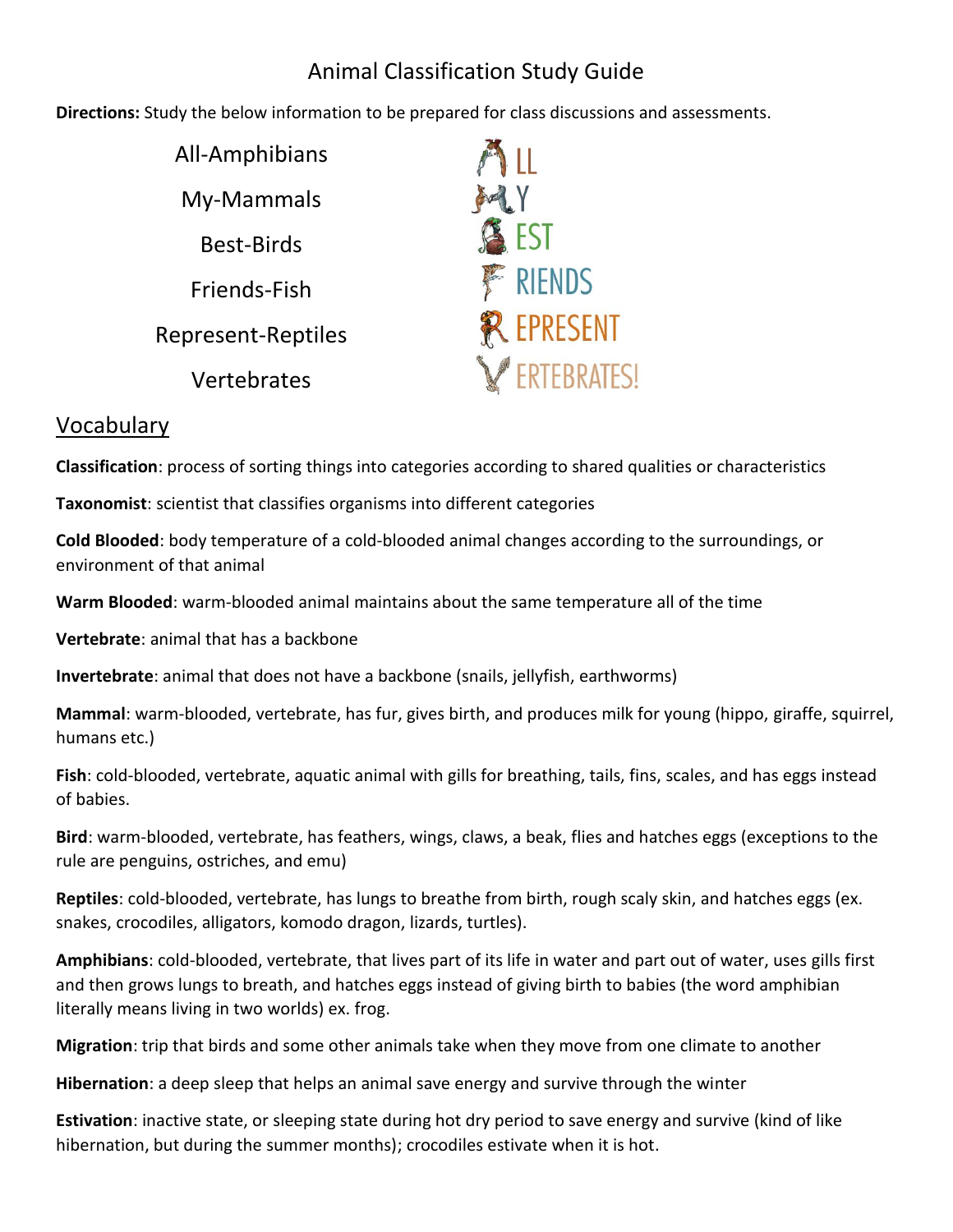**Camouflage**: to blend in with their surroundings

**Carnivore:** meat eater

**Herbivore:** plant eater

**Omnivore:** eats both plants and animals

#### Concepts

- Living v. Nonliving
- Cells are the building blocks of life
- The below chart on the groups of living things:



## Sayings and phrases:

"The show must go on!"

## Grammar Skills to Study:

Parts of Speech

**Noun**: words that name person, place, or thing

- **Common Noun**: boy, school, city
- **Proper Noun**: Jake, Washington School, New York City
- **Abstract Noun**: emotions or feelings like love, hate, and anger

**Verb**: action word (ex. jump, run, talk)

 **Linking verbs**: words that connect the subject to a word or words (adjectives) in the predicate that describe it. Linking verbs do not show action (ex. The cookies **are** sweet and yummy).

#### **Adjectives**: words that describe nouns

**Suffixes**: word part added to the end of a root word that changes the meaning of the root word

- **-ed**: Past tense, something that has already happened
- **-ing**: Present tense, ongoing action that is still happening
- **-s and –es**: ongoing action for a verb; more than one for a noun